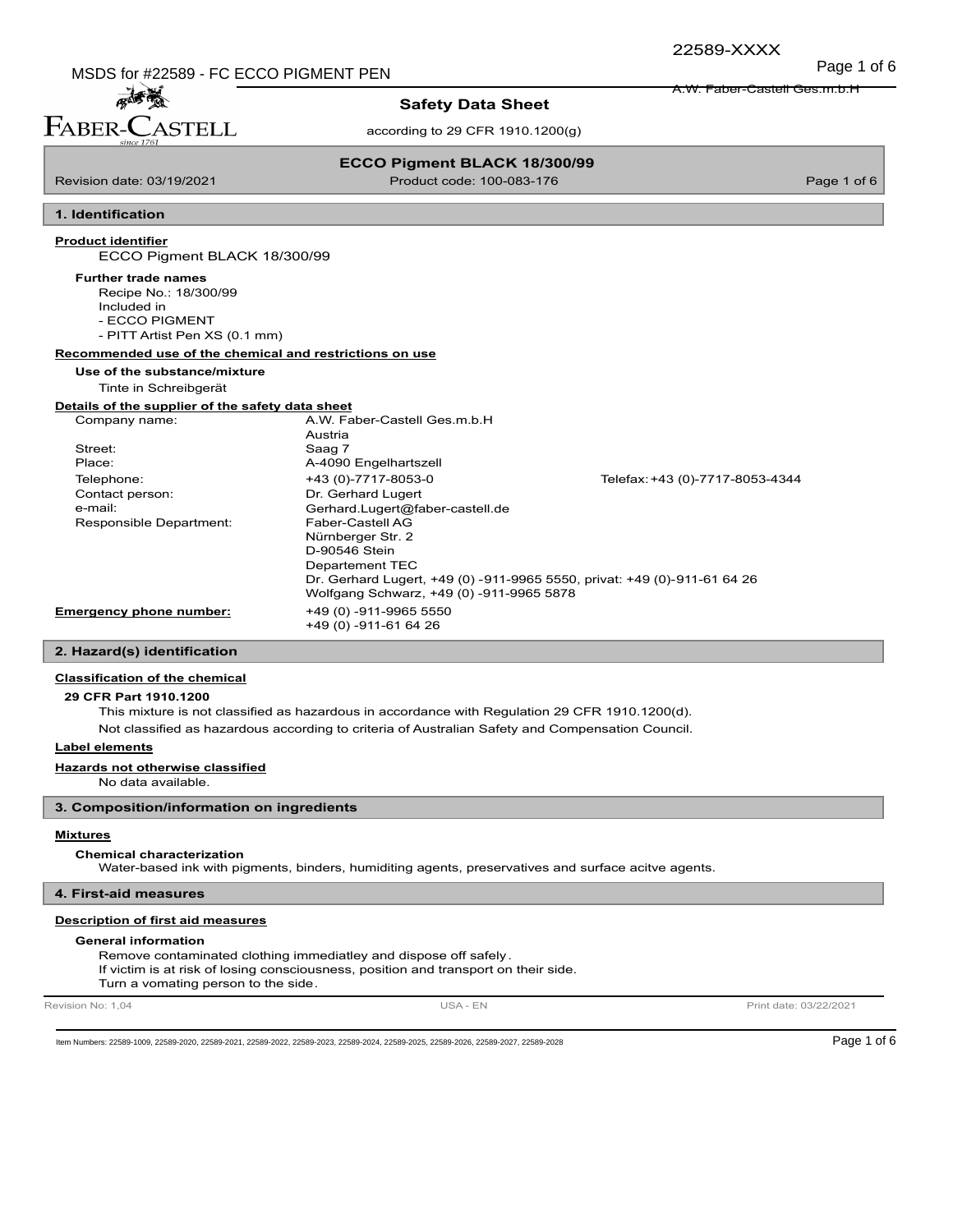FABER-CASTELL

孟秀熙

### **Safety Data Sheet**

according to 29 CFR 1910.1200(g)

#### **ECCO Pigment BLACK 18/300/99**

Revision date: 03/19/2021 Product code: 100-083-176 Page 2 of 6

### **After inhalation**

Provide fresh air.

### **After contact with skin**

Wash with plenty of water. Change contaminated clothing. After contact with skin, wash immediately with plenty of water and soap. If necessary call a physician.

#### **After contact with eyes**

Rinse immediately carefully and thoroughly with eye-bath or water. In case of indisposition, seek medical advice.

#### **After ingestion**

Rinse mouth immediately and drink plenty of water.

#### **Most important symptoms and effects, both acute and delayed**

No data available.

**Indication of any immediate medical attention and special treatment needed**

No data available.

#### **5. Fire-fighting measures**

#### **Extinguishing media**

### **Suitable extinguishing media**

none, ink not burnable.

If packaging or plastic boxes are burning: Carbon dioxide (CO2). Extinguishing powder. Water spray. Water spray.

#### **Unsuitable extinguishing media**

For this substance / preparation no extinguishing agent restriction exist.

#### **Specific hazards arising from the chemical**

The product itself does not burn.

#### **Special protective equipment and precautions for fire-fighters**

In case of fire: Wear self-contained breathing apparatus.

#### **Additional information**

Supress gases/vapors/mists with water spray jet. Collect contaminated fire extinguishing water separately. Do not allow entering drains or surface water.

#### **6. Accidental release measures**

#### **Personal precautions, protective equipment and emergency procedures**

#### **General measures**

Provide adequate ventilation. Avoid contact with skin, eyes and clothes.

#### **Environmental precautions**

Do not allow to enter into surface water or drains.

#### **Methods and material for containment and cleaning up**

#### **Other information**

Absorb with liquid-binding material (sand, diatomaceous earth, acid- or universal binding agents). Treat the recovered material as prescribed in the section on waste disposal.

#### **Reference to other sections**

Information for safe handling, see section 7. Information for personal protectice equipment, see section 8. Information for disposal, see section 13.

#### **7. Handling and storage**

Revision No: 1,04 **Print date: 03/22/2021** USA - EN USA - EN Print date: 03/22/2021

Item Numbers: 22589-1009, 22589-2020, 22589-2021, 22589-2022, 22589-2023, 22589-2025, 22589-2025, 22589-2026, 22589-2026, 22589-2027, 22589-2027, 22589-2028

A.W. Faber-Castell Ges.m.b.H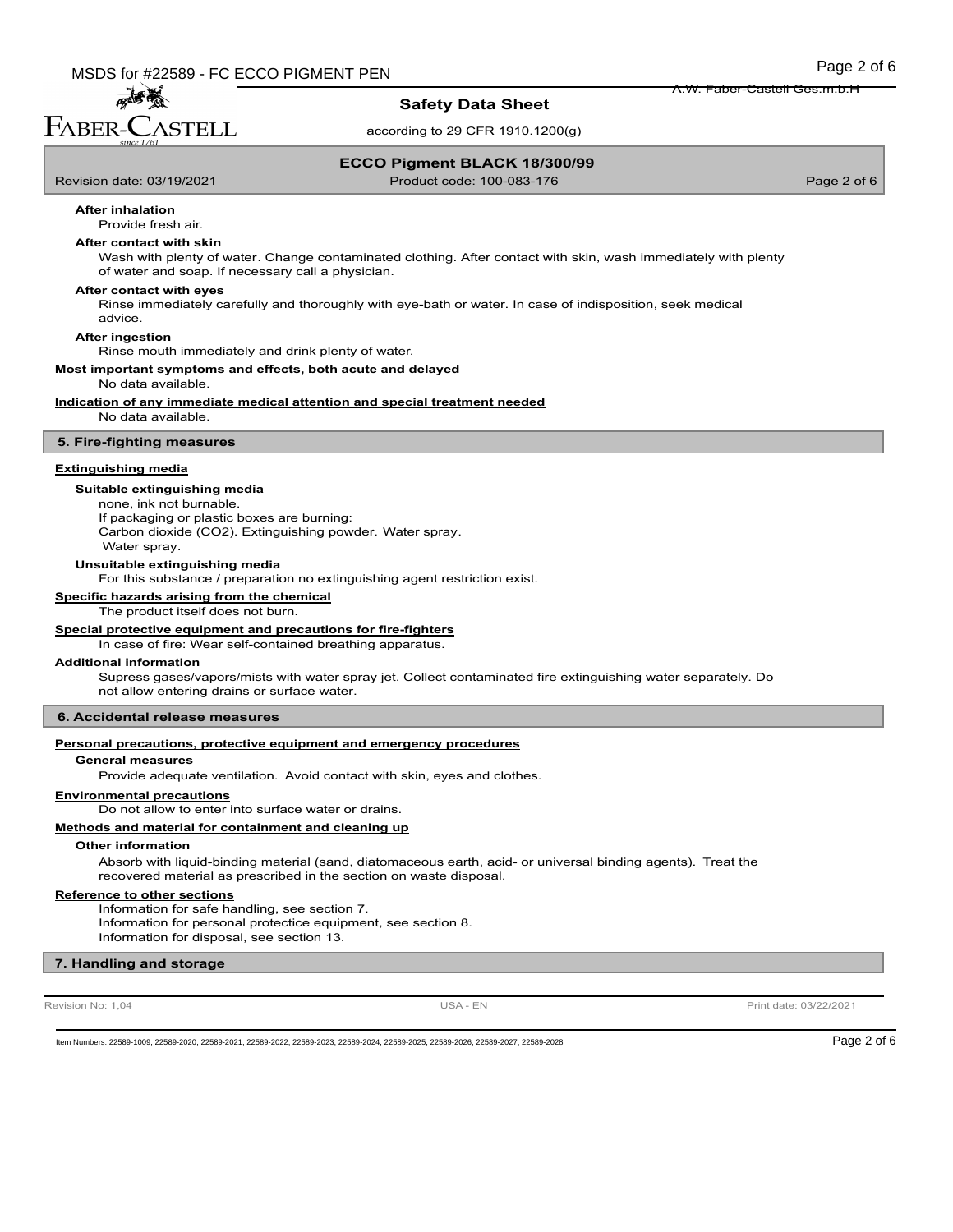孟子 FABER-CASTELL

### **Safety Data Sheet**

according to 29 CFR 1910.1200(g)

### **ECCO Pigment BLACK 18/300/99**

Revision date: 03/19/2021 Product code: 100-083-176 Page 3 of 6

A.W. Faber-Castell Ges.m.b.H

#### **Precautions for safe handling**

#### **Advice on safe handling**

Keep container tightly closed. Handle and open container with care. Provide adequate ventilation.

### **Advice on protection against fire and explosion**

No special measures are necessary.

No special measures are necessary. **Further information on handling**

#### **Conditions for safe storage, including any incompatibilities**

#### **Requirements for storage rooms and vessels**

Keep container tightly closed. Ink: Protect from freezing. Recommended storage temperature: 5 - 35 °C

#### **Hints on joint storage**

Don't store together with food.

#### **Further information on storage conditions**

Do not mix with acids. Keep away from heat. Protect from freezing.

#### **8. Exposure controls/personal protection**

#### **Control parameters**

#### **Exposure limits**

| CAS No. | Substance                                | ppml | ma/m <sup>3</sup> | f/cc | Categorv | Origin |
|---------|------------------------------------------|------|-------------------|------|----------|--------|
| 56-81-5 | Glvcerin<br>ı (mist) Respirable fraction |      |                   |      | TWA(8 h) | PEL    |

#### **Exposure controls**

#### **Protective and hygiene measures**

 Remove contaminated, saturated clothing immediately. Protect skin by using skin protective cream. After work, wash hands and face. When using do not eat or drink. 3

#### **Eye/face protection**

For normal use not necessary.

#### **Respiratory protection**

For normal use not necessary.

#### **9. Physical and chemical properties**

#### **Information on basic physical and chemical properties**

| slightly<br>Odor:<br>8,5<br>pH-Value:<br>Changes in the physical state<br>Melting point/freezing point:<br>ca. $0 °C$<br>80 °C<br>Boiling point or initial boiling point and<br>boiling range:<br>Flash point:<br>$>$ 100 °C |  |
|------------------------------------------------------------------------------------------------------------------------------------------------------------------------------------------------------------------------------|--|
|                                                                                                                                                                                                                              |  |
|                                                                                                                                                                                                                              |  |
|                                                                                                                                                                                                                              |  |
|                                                                                                                                                                                                                              |  |
|                                                                                                                                                                                                                              |  |
|                                                                                                                                                                                                                              |  |
| liquid<br>Physical state:<br>black<br>Color:                                                                                                                                                                                 |  |

Item Numbers: 22589-1009, 22589-2020, 22589-2021, 22589-2022, 22589-2023, 22589-2025, 22589-2025, 22589-2026, 22589-2026, 22589-2027, 22589-2028 Page 3 of 6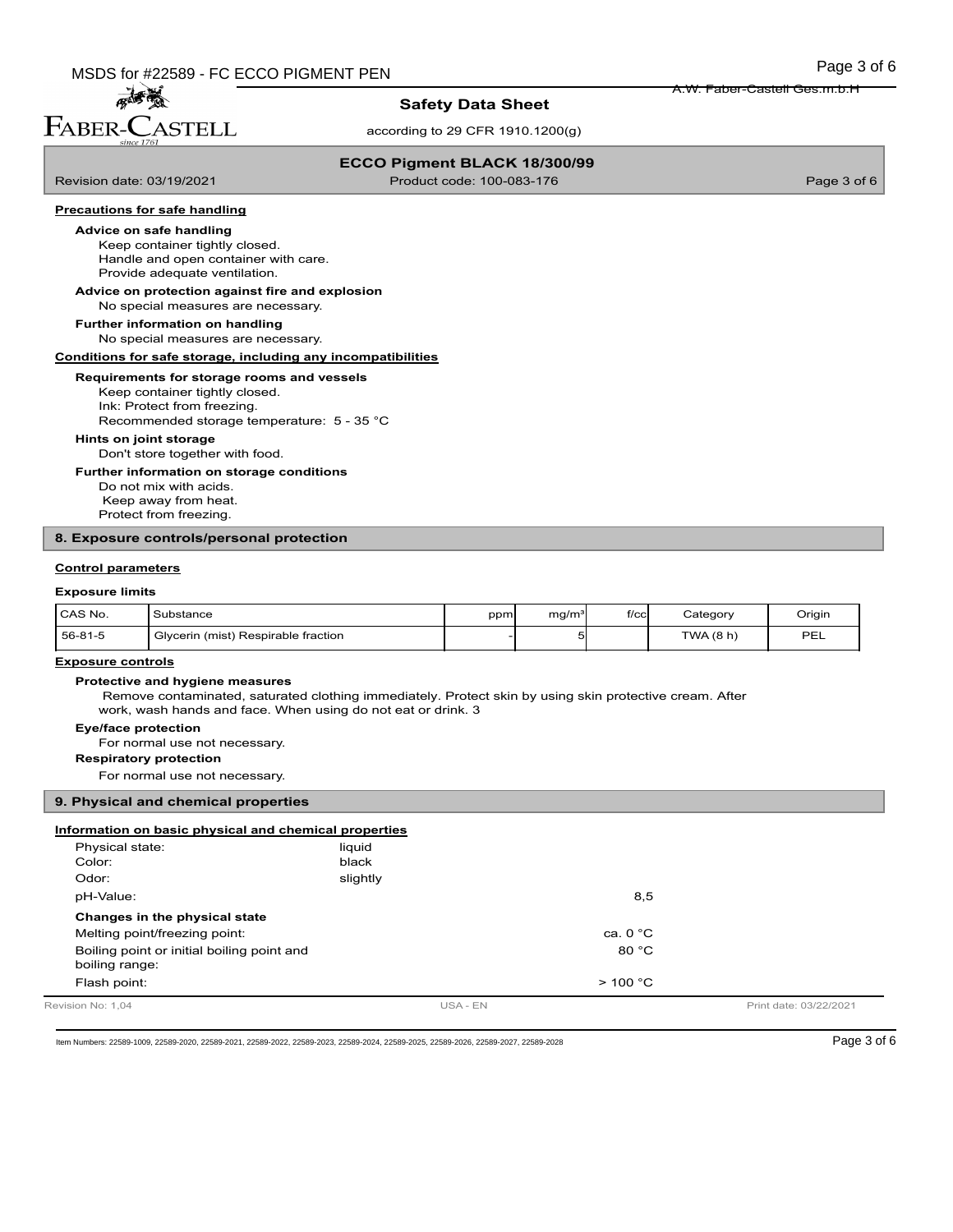MSDS for #22589 - FC ECCO PIGMENT PEN<br> **Page 4 of 6**<br> **Page 4 of 6**<br> **PABER-CASTELL**<br> **PABER-CASTELL**<br> **PABER-CASTELL**<br> **PABER-CASTELL**<br> **PABER-CASTELL**<br> **PABER-CASTELL**<br> **PABER-CASTELL** 

### **Safety Data Sheet**

according to 29 CFR 1910.1200(g)

| ECCO Pigment BLACK 18/300/99                                                 |                                  |                        |  |
|------------------------------------------------------------------------------|----------------------------------|------------------------|--|
| Revision date: 03/19/2021                                                    | Product code: 100-083-176        | Page 4 of 6            |  |
| Sustaining combustion:                                                       | No data available                |                        |  |
| <b>Flammability</b>                                                          |                                  |                        |  |
| Solid/liquid:                                                                | not applicable                   |                        |  |
| Gas:                                                                         | not applicable                   |                        |  |
| <b>Explosive properties</b><br>not explosive.                                |                                  |                        |  |
| Lower explosion limits:                                                      | not applicable                   |                        |  |
| Upper explosion limits:                                                      | not applicable                   |                        |  |
| Auto-ignition temperature:                                                   | not applicable                   |                        |  |
| <b>Self-ignition temperature</b>                                             |                                  |                        |  |
| Solid:<br>Gas:                                                               | not applicable<br>not applicable |                        |  |
|                                                                              |                                  |                        |  |
| Decomposition temperature:                                                   | not applicable                   |                        |  |
| <b>Oxidizing properties</b><br>Not oxidizing.                                |                                  |                        |  |
| Vapor pressure:<br>(at 20 $°C$ )                                             | 10,6 hPa                         |                        |  |
| Density:                                                                     | 1 $g/cm3$                        |                        |  |
| Water solubility:                                                            | soluble                          |                        |  |
| Solubility in other solvents<br>, Ethanol                                    |                                  |                        |  |
| Viscosity / dynamic:<br>(at 20 $^{\circ}$ C)                                 | 5 mPa·s                          |                        |  |
| Solvent content:                                                             | 17,48 %                          |                        |  |
| <b>Other information</b>                                                     |                                  |                        |  |
| Solid content:                                                               | 11,16 %                          |                        |  |
| 10. Stability and reactivity                                                 |                                  |                        |  |
| <b>Reactivity</b>                                                            |                                  |                        |  |
| No data available.                                                           |                                  |                        |  |
| <b>Chemical stability</b>                                                    |                                  |                        |  |
| Stability:                                                                   | Stable                           |                        |  |
| not proof against strong oxidizers                                           |                                  |                        |  |
| Possibility of hazardous reactions                                           |                                  |                        |  |
| Hazardous reactions:                                                         | Will not occur                   |                        |  |
| No hazardous reactions known.                                                |                                  |                        |  |
| <b>Conditions to avoid</b><br>Keep away from heat.<br>Protect from freezing. |                                  |                        |  |
| Incompatible materials<br>strong oxidizers                                   |                                  |                        |  |
| <b>Hazardous decomposition products</b><br>None known during normal usage.   |                                  |                        |  |
| 11. Toxicological information                                                |                                  |                        |  |
| Information on toxicological effects                                         |                                  |                        |  |
| Revision No: 1,04                                                            | USA - EN                         | Print date: 03/22/2021 |  |
|                                                                              |                                  |                        |  |

Item Numbers: 22589-1009, 22589-2020, 22589-2021, 22589-2022, 22589-2023, 22589-2024, 22589-2026, 22589-2026, 22589-2027, 22589-2028 Page 4 of 6

A.W. Faber-Castell Ges.m.b.H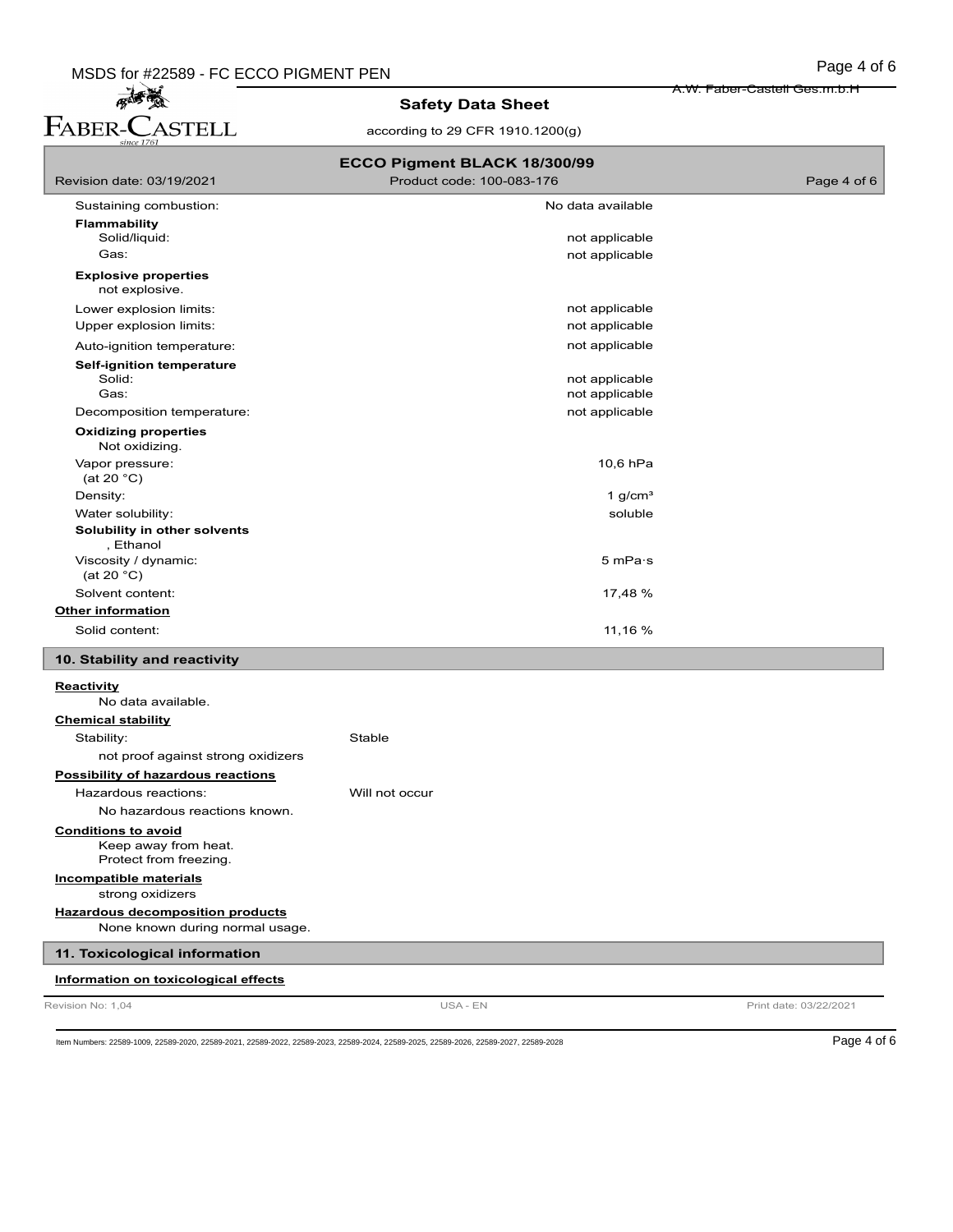孟子 FABER-CASTELL

#### **Safety Data Sheet**

according to 29 CFR 1910.1200(g)

### **ECCO Pigment BLACK 18/300/99**

Revision date: 03/19/2021 Product code: 100-083-176 Page 5 of 6

A.W. Faber-Castell Ges.m.b.H

| Carcinogenicity (OSHA): | No ingredient of this mixture is listed.            |
|-------------------------|-----------------------------------------------------|
| Carcinogenicity (IARC): | Carbon black (CAS 1333-86-4) is listed in group 2B. |
| Carcinogenicity (NTP):  | No ingredient of this mixture is listed.            |

### **12. Ecological information**

#### **Ecotoxicity**

No data available. **Persistence and degradability** No data available.

**Bioaccumulative potential** No data available.

**Mobility in soil**

No data available.

**Other adverse effects**

none known

**13. Disposal considerations**

#### **Waste treatment methods**

#### **Disposal recommendations**

Dispose of waste according to applicable legislation. Smaller quantities can be stored together with the

domestic waste.

**Contaminated packaging**

Non-contaminated packages may be recycled. Handle contaminated packages in the same way as the substance itself.

#### **14. Transport information**

### **US DOT 49 CFR 172.101 Proper shipping name:** Not a hazardous material with respect to these transport regulations. **Marine transport (IMDG) UN number:** No dangerous good in sense of this transport regulation. **UN proper shipping name:** No dangerous good in sense of this transport regulation. **Transport hazard class(es):** No dangerous good in sense of this transport regulation. **Packing group:** The South Compact of the Sense of this transport regulation. **Air transport (ICAO-TI/IATA-DGR) UN number:** No dangerous good in sense of this transport regulation. **UN proper shipping name:** No dangerous good in sense of this transport regulation. **Transport hazard class(es):** No dangerous good in sense of this transport regulation. **Packing group:** No dangerous good in sense of this transport regulation. **Environmental hazards** ENVIRONMENTALLY HAZARDOUS: No **Special precautions for user** No dangerous good in sense of this transport regulation. **Transport in bulk according to Annex II of MARPOL 73/78 and the IBC Code** No dangerous good in sense of this transport regulation.

#### **15. Regulatory information**

Revision No: 1,04 **Print date: 03/22/2021** USA - EN USA - EN Print date: 03/22/2021

Item Numbers: 22589-1009, 22589-2020, 22589-2021, 22589-2022, 22589-2023, 22589-2025, 22589-2025, 22589-2026, 22589-2026, 22589-2027, 22589-2027, 22589-2028